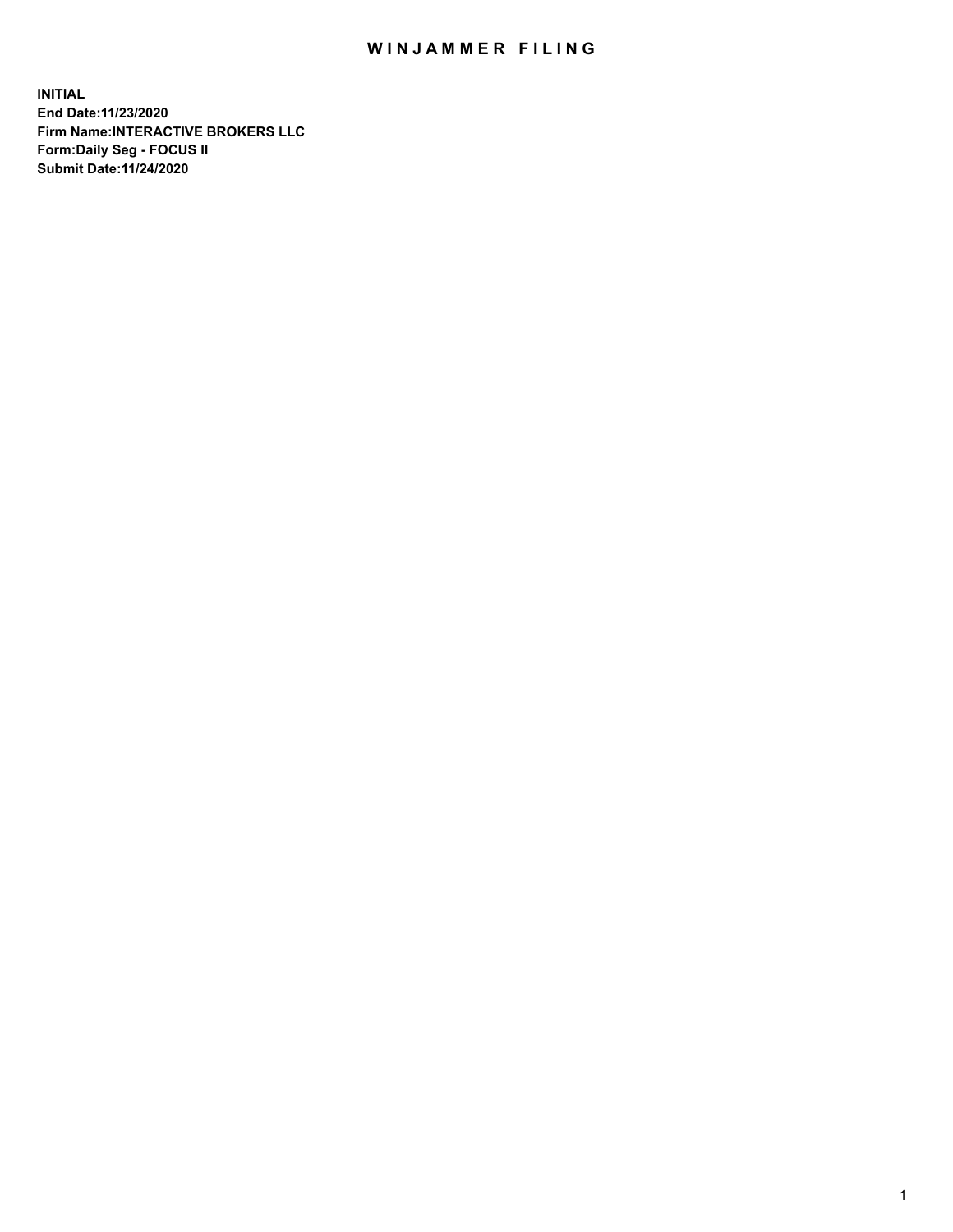**INITIAL End Date:11/23/2020 Firm Name:INTERACTIVE BROKERS LLC Form:Daily Seg - FOCUS II Submit Date:11/24/2020 Daily Segregation - Cover Page**

| Name of Company                                                                                                                                                                                                                                                                                                                | <b>INTERACTIVE BROKERS LLC</b>                                                                           |
|--------------------------------------------------------------------------------------------------------------------------------------------------------------------------------------------------------------------------------------------------------------------------------------------------------------------------------|----------------------------------------------------------------------------------------------------------|
| <b>Contact Name</b>                                                                                                                                                                                                                                                                                                            | James Menicucci                                                                                          |
| <b>Contact Phone Number</b>                                                                                                                                                                                                                                                                                                    | 203-618-8085                                                                                             |
| <b>Contact Email Address</b>                                                                                                                                                                                                                                                                                                   | jmenicucci@interactivebrokers.c<br>om                                                                    |
| FCM's Customer Segregated Funds Residual Interest Target (choose one):<br>a. Minimum dollar amount: ; or<br>b. Minimum percentage of customer segregated funds required:% ; or<br>c. Dollar amount range between: and; or<br>d. Percentage range of customer segregated funds required between:% and%.                         | $\overline{\mathbf{0}}$<br>$\overline{\mathbf{0}}$<br>155,000,000 245,000,000<br>0 <sub>0</sub>          |
| FCM's Customer Secured Amount Funds Residual Interest Target (choose one):<br>a. Minimum dollar amount: ; or<br>b. Minimum percentage of customer secured funds required:%; or<br>c. Dollar amount range between: and; or<br>d. Percentage range of customer secured funds required between:% and%.                            | $\overline{\mathbf{0}}$<br>$\overline{\mathbf{0}}$<br>80,000,000 120,000,000<br>00                       |
| FCM's Cleared Swaps Customer Collateral Residual Interest Target (choose one):<br>a. Minimum dollar amount: ; or<br>b. Minimum percentage of cleared swaps customer collateral required:% ; or<br>c. Dollar amount range between: and; or<br>d. Percentage range of cleared swaps customer collateral required between:% and%. | $\overline{\mathbf{0}}$<br>$\underline{\mathbf{0}}$<br>$\underline{0}$ $\underline{0}$<br>0 <sub>0</sub> |

Attach supporting documents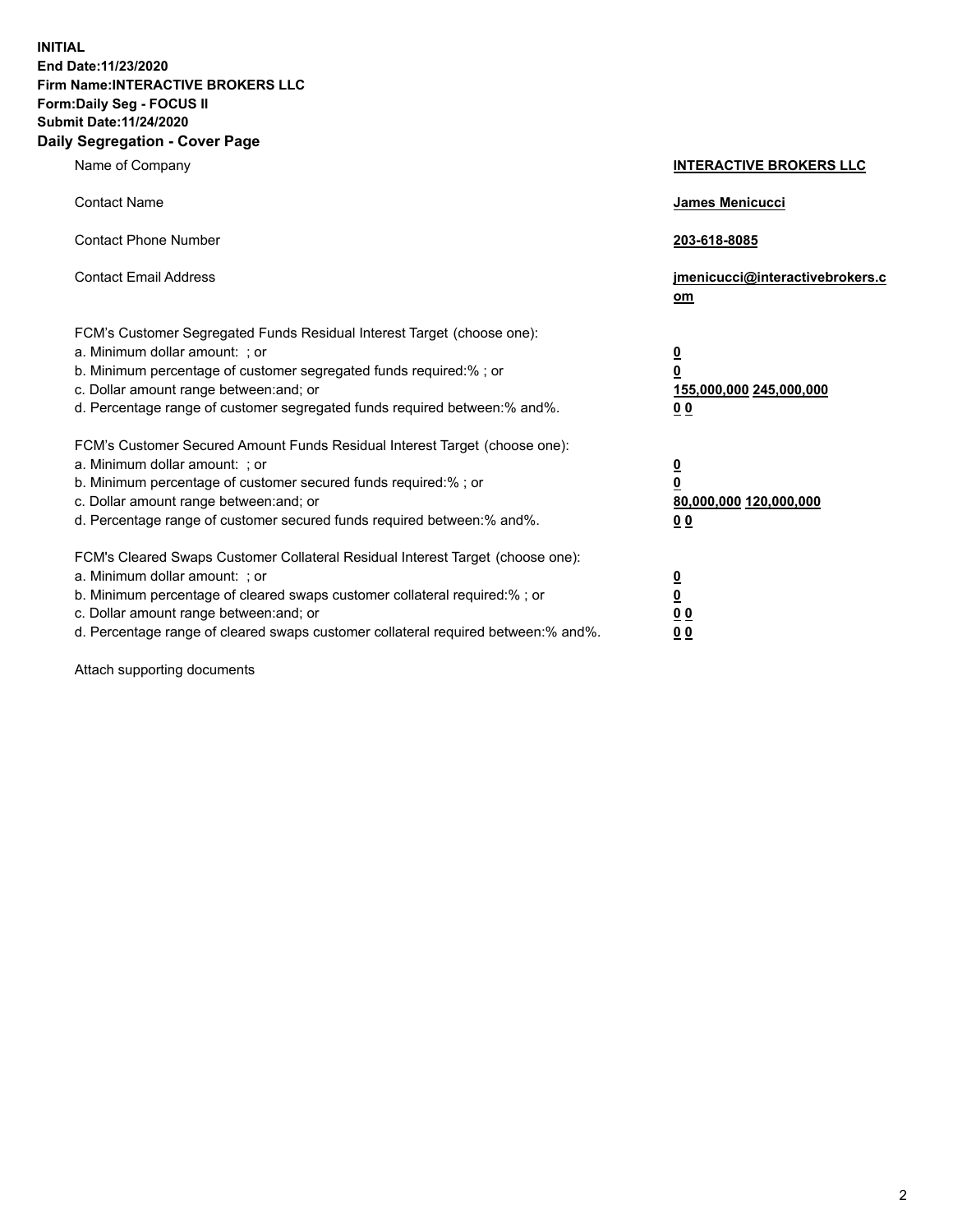## **INITIAL End Date:11/23/2020 Firm Name:INTERACTIVE BROKERS LLC Form:Daily Seg - FOCUS II Submit Date:11/24/2020 Daily Segregation - Secured Amounts**

|     | Dany Ocgregation - Occurea Anioants                                                         |                                   |
|-----|---------------------------------------------------------------------------------------------|-----------------------------------|
|     | Foreign Futures and Foreign Options Secured Amounts                                         |                                   |
|     | Amount required to be set aside pursuant to law, rule or regulation of a foreign            | $0$ [7305]                        |
|     | government or a rule of a self-regulatory organization authorized thereunder                |                                   |
| 1.  | Net ledger balance - Foreign Futures and Foreign Option Trading - All Customers             |                                   |
|     | A. Cash                                                                                     | 507,829,982 [7315]                |
|     | B. Securities (at market)                                                                   | $0$ [7317]                        |
| 2.  | Net unrealized profit (loss) in open futures contracts traded on a foreign board of trade   | 32,202,179 [7325]                 |
| 3.  | Exchange traded options                                                                     |                                   |
|     | a. Market value of open option contracts purchased on a foreign board of trade              | 86,692 [7335]                     |
|     | b. Market value of open contracts granted (sold) on a foreign board of trade                | $-98,710$ [7337]                  |
| 4.  | Net equity (deficit) (add lines 1. 2. and 3.)                                               | 540,020,143 [7345]                |
| 5.  | Account liquidating to a deficit and account with a debit balances - gross amount           | <b>5,324</b> [7351]               |
|     | Less: amount offset by customer owned securities                                            | 0 [7352] 5,324 [7354]             |
| 6.  | Amount required to be set aside as the secured amount - Net Liquidating Equity              | 540,025,467 [7355]                |
|     | Method (add lines 4 and 5)                                                                  |                                   |
| 7.  | Greater of amount required to be set aside pursuant to foreign jurisdiction (above) or line | 540,025,467 [7360]                |
|     | 6.                                                                                          |                                   |
|     | FUNDS DEPOSITED IN SEPARATE REGULATION 30.7 ACCOUNTS                                        |                                   |
| 1.  | Cash in banks                                                                               |                                   |
|     | A. Banks located in the United States                                                       | 19,989,766 [7500]                 |
|     | B. Other banks qualified under Regulation 30.7                                              | 0 [7520] 19,989,766 [7530]        |
| 2.  | <b>Securities</b>                                                                           |                                   |
|     | A. In safekeeping with banks located in the United States                                   | 499,942,000 [7540]                |
|     | B. In safekeeping with other banks qualified under Regulation 30.7                          | 0 [7560] 499,942,000 [7570]       |
| 3.  | Equities with registered futures commission merchants                                       |                                   |
|     | A. Cash                                                                                     | $0$ [7580]                        |
|     | <b>B.</b> Securities                                                                        | $0$ [7590]                        |
|     | C. Unrealized gain (loss) on open futures contracts                                         | $0$ [7600]                        |
|     | D. Value of long option contracts                                                           | $0$ [7610]                        |
|     | E. Value of short option contracts                                                          | 0 [7615] 0 [7620]                 |
| 4.  | Amounts held by clearing organizations of foreign boards of trade                           |                                   |
|     | A. Cash                                                                                     | $0$ [7640]                        |
|     | <b>B.</b> Securities                                                                        | $0$ [7650]                        |
|     | C. Amount due to (from) clearing organization - daily variation                             | $0$ [7660]                        |
|     | D. Value of long option contracts                                                           | $0$ [7670]                        |
|     | E. Value of short option contracts                                                          | 0 [7675] 0 [7680]                 |
| 5.  | Amounts held by members of foreign boards of trade                                          |                                   |
|     | A. Cash                                                                                     | 120,655,854 [7700]                |
|     | <b>B.</b> Securities                                                                        | $0$ [7710]                        |
|     | C. Unrealized gain (loss) on open futures contracts                                         | 25,092,929 [7720]                 |
|     | D. Value of long option contracts                                                           | 86,692 [7730]                     |
|     | E. Value of short option contracts                                                          | -98,710 [7735] 145,736,765 [7740] |
| 6.  | Amounts with other depositories designated by a foreign board of trade                      | $0$ [7760]                        |
| 7.  | Segregated funds on hand                                                                    | $0$ [7765]                        |
| 8.  | Total funds in separate section 30.7 accounts                                               | 665,668,531 [7770]                |
| 9.  | Excess (deficiency) Set Aside for Secured Amount (subtract line 7 Secured Statement         | 125,643,064 [7380]                |
|     | Page 1 from Line 8)                                                                         |                                   |
| 10. | Management Target Amount for Excess funds in separate section 30.7 accounts                 | 80,000,000 [7780]                 |
| 11. | Excess (deficiency) funds in separate 30.7 accounts over (under) Management Target          | 45,643,064 [7785]                 |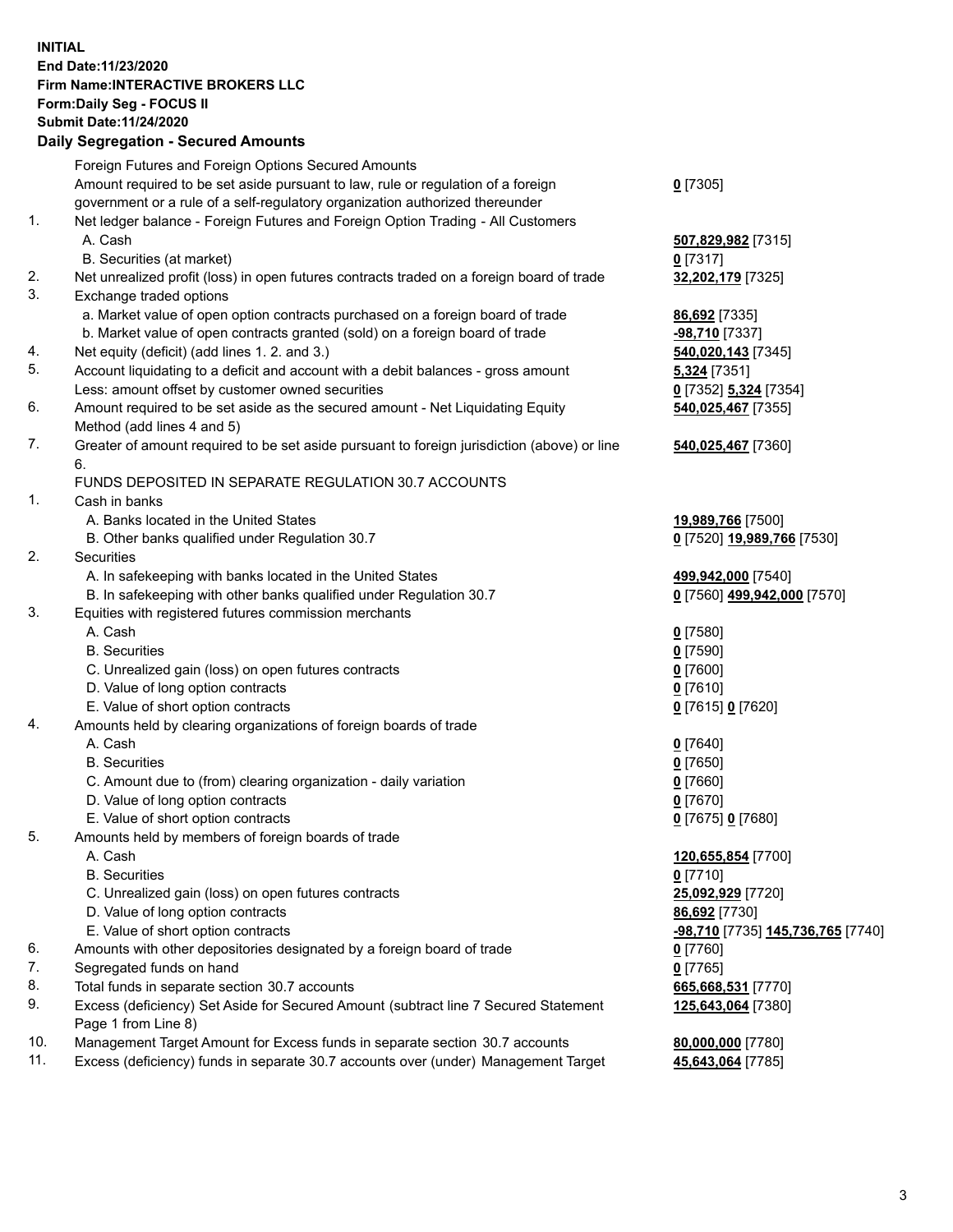**INITIAL End Date:11/23/2020 Firm Name:INTERACTIVE BROKERS LLC Form:Daily Seg - FOCUS II Submit Date:11/24/2020 Daily Segregation - Segregation Statement** SEGREGATION REQUIREMENTS(Section 4d(2) of the CEAct) 1. Net ledger balance A. Cash **5,429,354,931** [7010] B. Securities (at market) **0** [7020] 2. Net unrealized profit (loss) in open futures contracts traded on a contract market **35,579,675** [7030] 3. Exchange traded options A. Add market value of open option contracts purchased on a contract market **274,363,933** [7032] B. Deduct market value of open option contracts granted (sold) on a contract market **-239,317,610** [7033] 4. Net equity (deficit) (add lines 1, 2 and 3) **5,499,980,929** [7040] 5. Accounts liquidating to a deficit and accounts with debit balances - gross amount **5,921,569** [7045] Less: amount offset by customer securities **0** [7047] **5,921,569** [7050] 6. Amount required to be segregated (add lines 4 and 5) **5,505,902,498** [7060] FUNDS IN SEGREGATED ACCOUNTS 7. Deposited in segregated funds bank accounts A. Cash **1,196,944,302** [7070] B. Securities representing investments of customers' funds (at market) **2,458,080,900** [7080] C. Securities held for particular customers or option customers in lieu of cash (at market) **0** [7090] 8. Margins on deposit with derivatives clearing organizations of contract markets A. Cash **4,386,995** [7100] B. Securities representing investments of customers' funds (at market) **2,013,225,190** [7110] C. Securities held for particular customers or option customers in lieu of cash (at market) **0** [7120] 9. Net settlement from (to) derivatives clearing organizations of contract markets **77,301** [7130] 10. Exchange traded options A. Value of open long option contracts **274,165,171** [7132] B. Value of open short option contracts **-239,257,096** [7133] 11. Net equities with other FCMs A. Net liquidating equity **0** [7140] B. Securities representing investments of customers' funds (at market) **0** [7160] C. Securities held for particular customers or option customers in lieu of cash (at market) **0** [7170] 12. Segregated funds on hand **0** [7150] 13. Total amount in segregation (add lines 7 through 12) **5,707,622,763** [7180] 14. Excess (deficiency) funds in segregation (subtract line 6 from line 13) **201,720,265** [7190] 15. Management Target Amount for Excess funds in segregation **155,000,000** [7194] 16. Excess (deficiency) funds in segregation over (under) Management Target Amount **46,720,265** [7198]

Excess